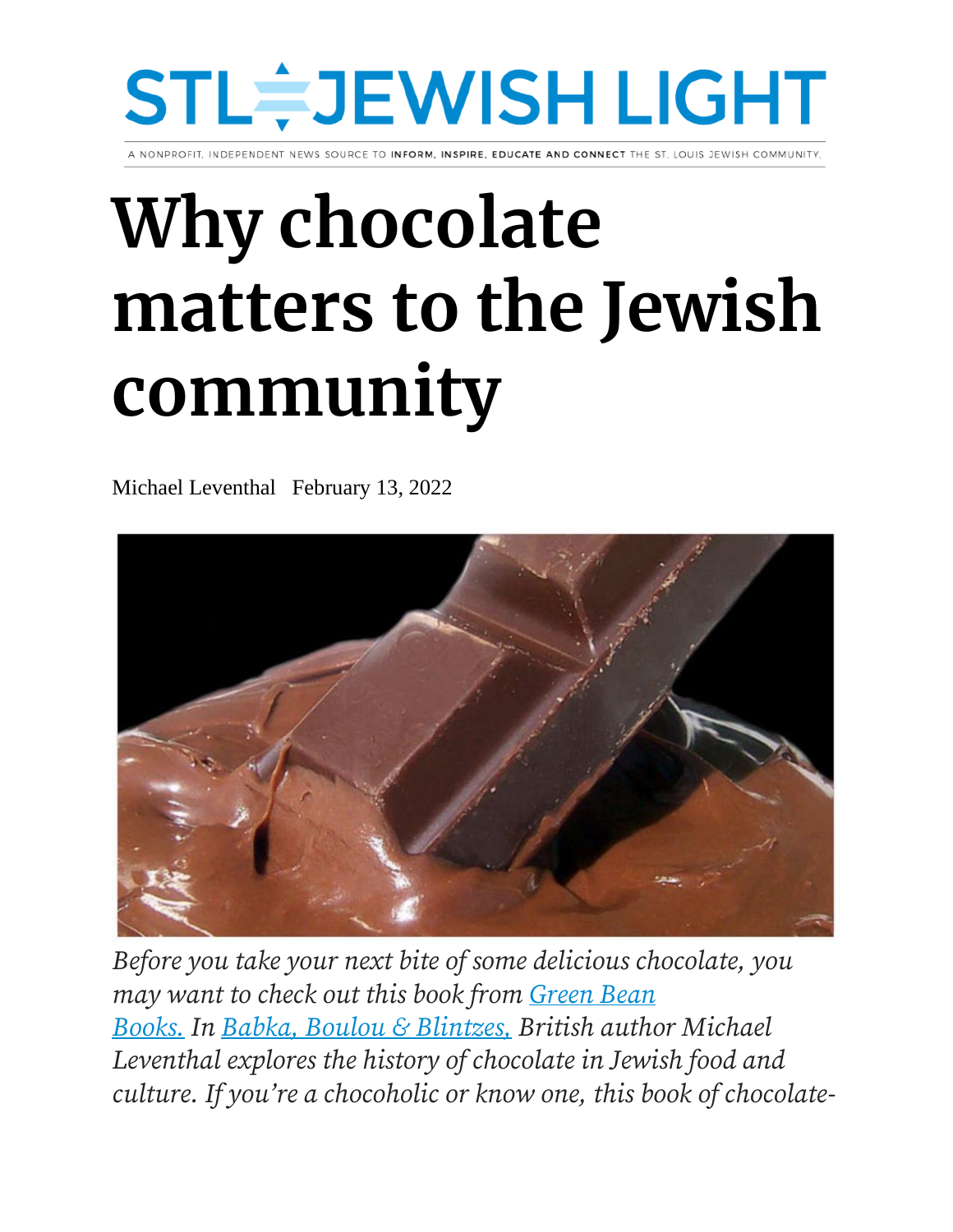*based recipes, or those with an interest in the diverse ways that chocolate is used around the world, this book is for you. Here, in this exclusive excerpt, we examine why Chocolate matters to the Jewish community.*

Chocolate matters. Every day, more than a billion people worldwide enjoy chocolate and every year, over three million tons of cocoa beans are harvested.

But did you know that Jewish traders have played a key role in the chocolate industry for more than 500 years? The Jewish community has a love of food and – despite chocolate having no set part in any festivals or rituals – Jews have been crucial in helping introduce chocolate to a great many countries around the world.

## Maya and Aztec

The Maya became the first to unlock the secrets of the cocoa bean more than 5,000 years ago. They dried and ground the beans, mixing them with water to create a hot, frothy chocolate drink. They even made pots with spouts and poured the liquid between them to create a cappuccino-like foam. After the Maya culture collapsed, the Aztecs followed. They believed that chocolate was a gift from the gods that was more valuable than gold. According to one report, the Aztec emperor Montezuma drank more than fifty cups of hot chocolate every day.

It wasn't until 1502 that Europeans were introduced to chocolate when Christopher Columbus made his fourth voyage to the Americas. Columbus received a gift of cocoa beans from the island of Guanaja off the coast of Honduras – but he mistakenly thought they were almonds or goat's droppings and had no idea how to use them. There are many historians who suggest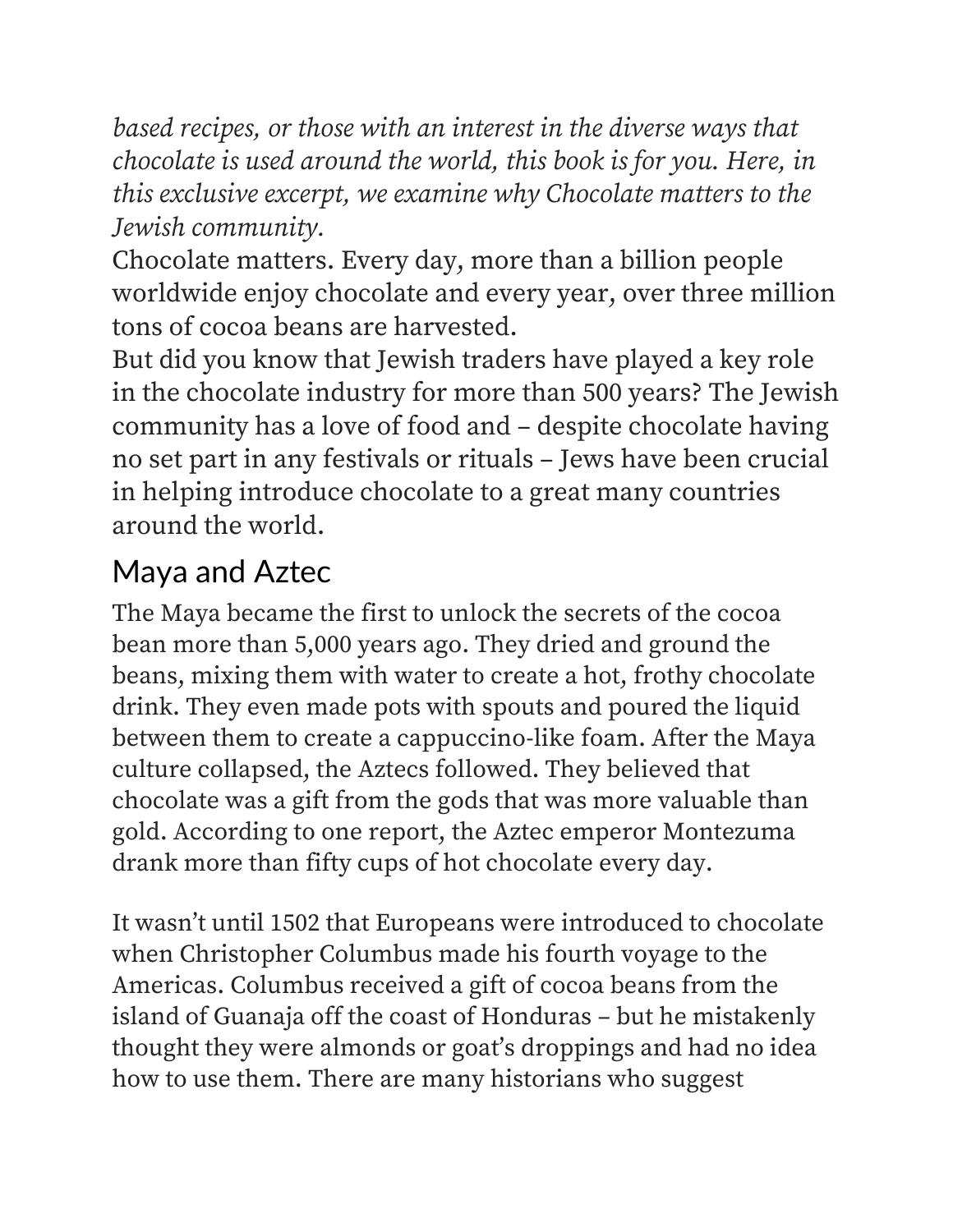Christopher Columbus himself was Jewish and there is certainly good evidence that he had Jewish ancestry. So, arguably, this is the point at which Jewish involvement in chocolate history and trade begins.

It also seems likely that a few of Columbus's crew members were Jewish. The Nazi-hunter Simon Wiesenthal spent years researching the history of Columbus's voyages and claimed in his book Sails of Hope: The Secret Mission of Christopher Columbus that as many as one-third of his 120-strong crew could have been Jewish. It is more likely, however, that only three of his crew were conversos – Jews pretending to have converted to Christianity to avoid persecution: the ship's surgeon, Maestro Bernal; Marco, a cook; and a Hebrew and Arabic interpreter named Luis de Torres.

Additionally, Columbus almost certainly received funding from two conversos named Louis de Santangel and Gabriel Sanchez (Gabriel's relative Rodrego Sanchez may have travelled with Columbus). He also had financial support from a well-known rabbi named Don Isaac Abarbanel.

## **Spanish Conquistadores**

If Columbus failed to realize the potential of his cocoa beans, Europeans didn't have long to wait for their first hit of chocolate. In 1528, ten years after the bloody Spanish conquest of the Aztecs, some of the Aztecs treasured chocolate – nicknamed 'brown gold' – was taken back to Spain by the Spanish conquistador Don Hern n Cort s. By the 1580s, regular imports of cocoa beans had begun because by then the Spanish had mastered the technique of converting the pods into a thick, delicious drink.

It was now that Jewish traders in Spain started playing a key role in the creation and expansion of the chocolate market. At the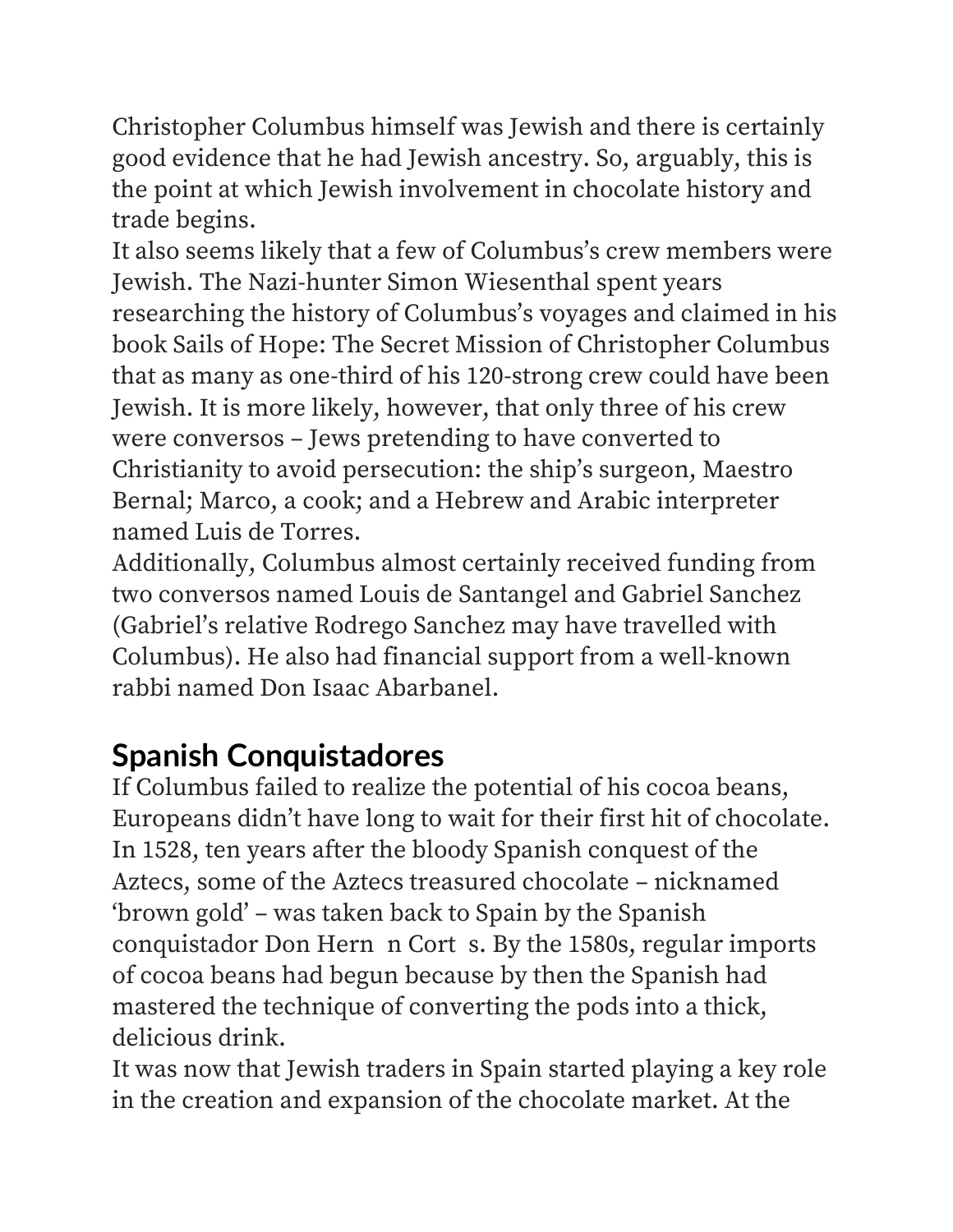time they were blocked from numerous occupations as a result of widespread anti-Semitic prejudice: the chocolate business was something the Jews were able and permitted to do and so they embraced it, though trading rights were often withdrawn if they became too successful.

# **France and Bayonne**

Following the establishment of the Spanish Inquisition, many Spanish and Portuguese Jews were forced to flee to new countries and a number took with them the skill of chocolatemaking, something they subsequently came to rely on for their livelihood.

Take the southern French town of Bayonne, which is still known as the 'chocolate capital of France'. Thanks to its riverside location, Bayonne became cocoa central after the arrival of Spanish Jews in the early 1600s; documents show that at least 60 Jewish converso families lived in the district of Saint Esprit. Their chocolate became increasingly popular but Jewish chocolate makers were forced to leave Bayonne each evening before sunset. They were not allowed to establish premises or live in the city and had to carry their heavy cocoa-grinding equipment to and from houses and shops.

As time went on, many professional French and Spanish Jewish bakers introduced chocolate fillings and started making chocolate cakes – the recipe for one of those cakes is included in this collection. Sadly, though, the Jews' success turned to their disadvantage, provoking resentment and restrictions. The Bayonnais even fought to ban Jews from making chocolate – once they had learned the craft themselves.

A series of laws was passed in the 1720s, forbidding Jews to make chocolate in shops and warehouses in Bayonne. Records show that, twenty years later, a Jewish man was caught making the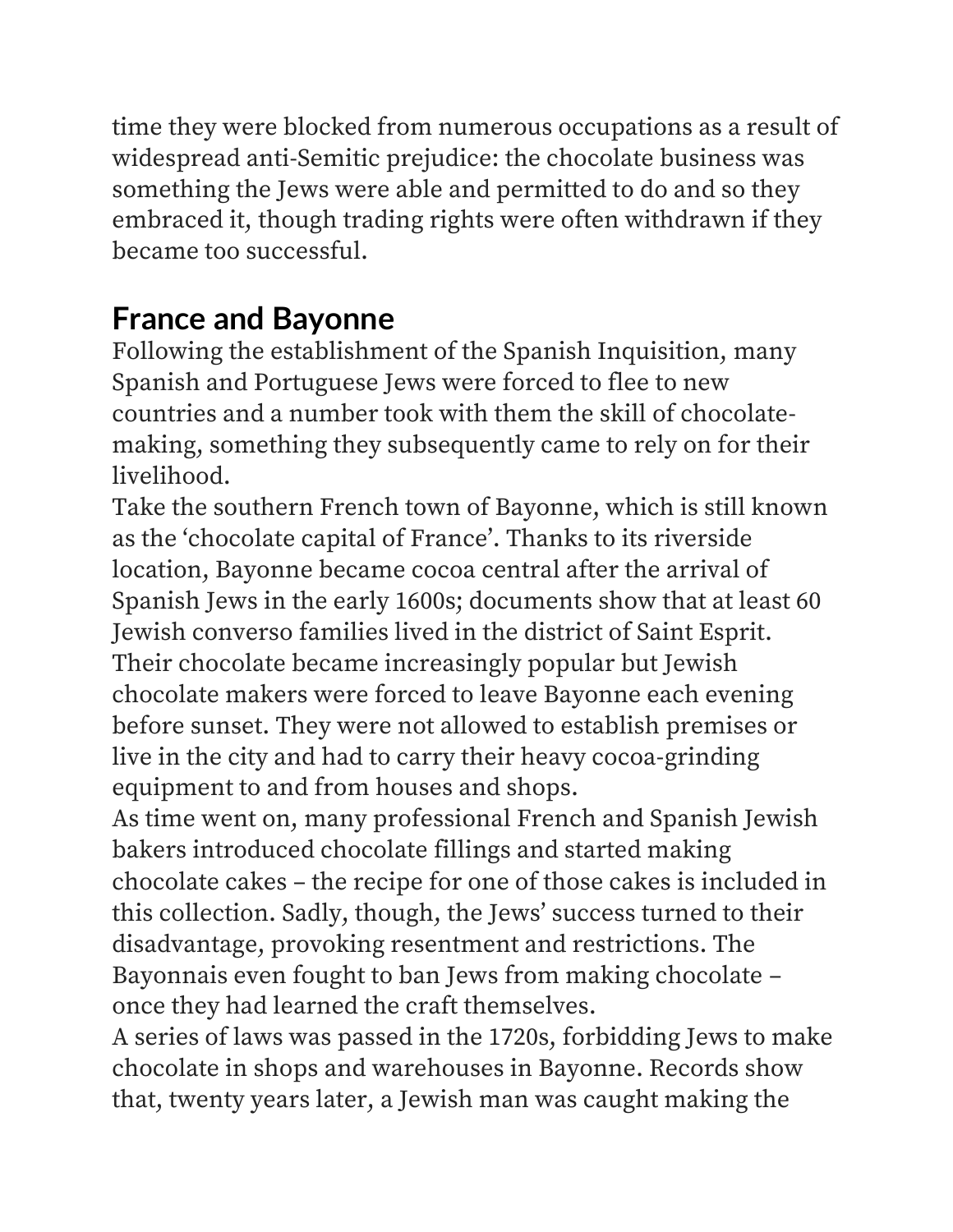drink in an apartment, and he gamely protested that the laws did not apply to apartments. In 1762 a guild of chocolate-makers was formed by Christian artisans as another attempt to block Jewish entrepreneurs from competing in the trade. By 1860, there were only two Jewish artisans left in Saint Esprit practising chocolatemaking, but in Bayonne there were still 32 chocolate-makers – a very large number for a fairly small town.

Today, however, Bayonne is proud of its chocolate heritage and the city's tourist board and chocolate museums give full credit to the Jewish community. A trip, with plenty of tastings, is recommended.

As in France, Jews fleeing from the Spanish Inquisition seeded the magic of chocolate-making, and its possible fortunes, around other parts of Europe including Denmark, Holland, Portugal and England.

In Belgium, for example, the abbot of Baudelo in Ghent is believed to be the first person to take chocolate to the country in 1635 – but it was a Jewish immigrant named Emmanuel Soares de Rinero, who had settled in the province of Brabant, who was the first to be issued with a licence to manufacture chocolate.

## **British Coffee and Chocolate Houses**

The first British coffee house to be documented as serving hot chocolate also has a strong Jewish link. This was in 1650, in the city of Oxford – a year when Jews were being readmitted to England. According to a number of sources – including the diarist Samuel Pepys – The Angel was set up by a Lebanese Jewish entrepreneur named Jacob. His surname is not known and the date of his very first hot chocolate was not recorded. The Grand Caf on the city's High Street commemorates the site today. Jacob later moved his trade to London's Holborn area, though a Frenchman had already opened the capital's first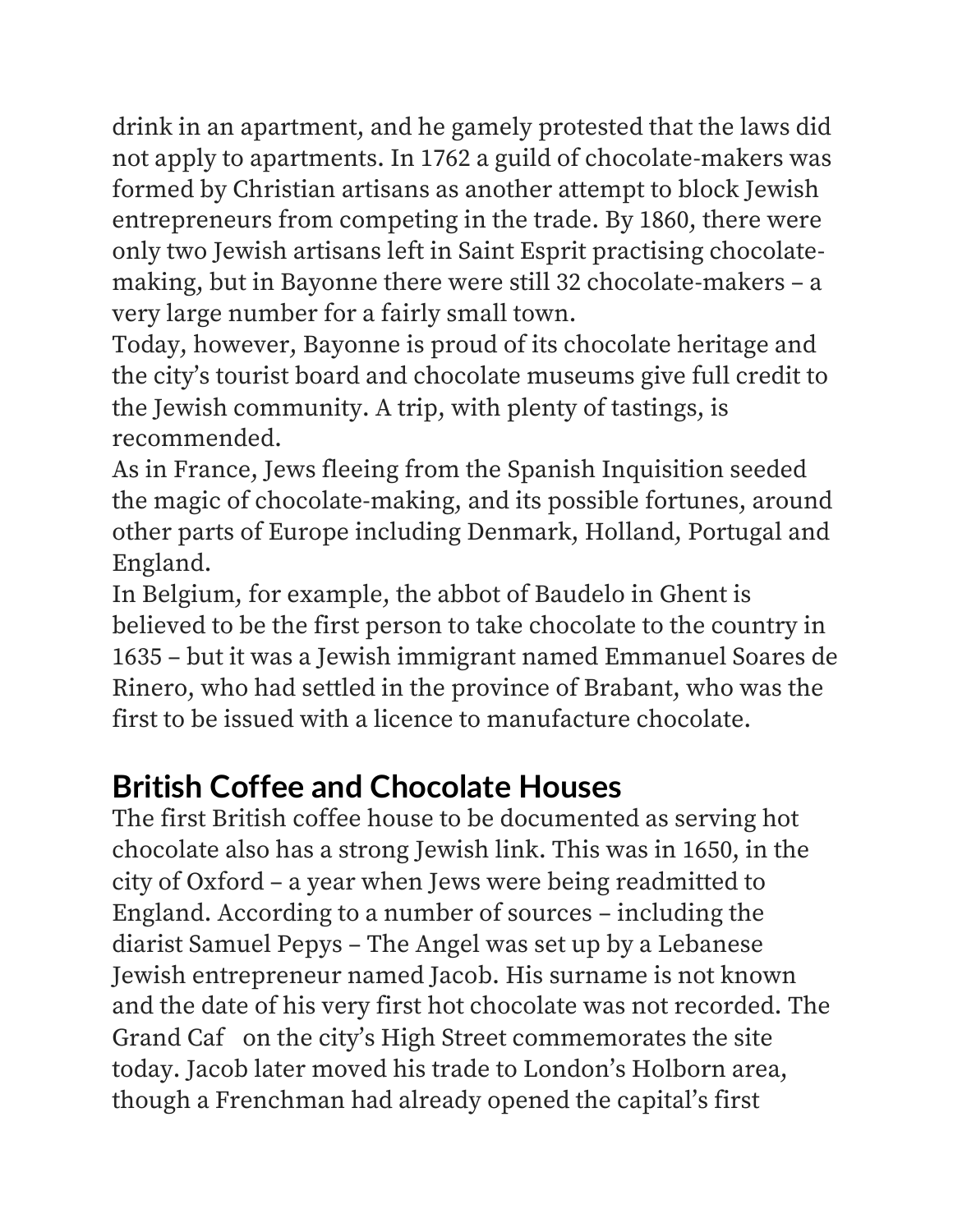chocolate house in Bishopsgate in 1657, after which many chocolate houses quickly popped up."

# **Expansion Worldwide**

As well as the Jewish community, other religious groups were heavily involved in the global chocolate trade. The Catholic Church encouraged the drinking of chocolate for sustenance on the numerous fasting days, while chocolate companies run by practising Quakers included Cadbury of Birmingham, Fry's of Bristol and Rowntree's of York. Richard Cadbury, the elder of the two famous Cadbury brothers, made two trips to Jerusalem in the late 1800s.

The Jewish involvement in the trade has been discussed in comprehensive detail by Rabbi Debbie Prinz in her book, On The Chocolate Trail: A Delicious Adventure Connecting Jews, Religions, History, Travel, Rituals and Recipes to the Magic of Cacao.

Here, I will simply set down a brief summary of the next stage in Jewish chocolate production worldwide. For that, we travel across the seas to the French Caribbean. A Jew from Bayonne named Benjamin D'Acosta de Andrade arrived on the island of Martinique in 1654. D'Acosta de Andrade cultivated cacao trees and became the first person to open a cocoa-processing plant in this French territory. Other Jews soon followed his example and helped the chocolate trade develop and flourish over the next few decades. By 1684, chocolate was Martinique's most lucrative export but by now the Jews' success had generated envy from competitors – the following year a law known as the Code Noir was published, calling for the expulsion of Jews from all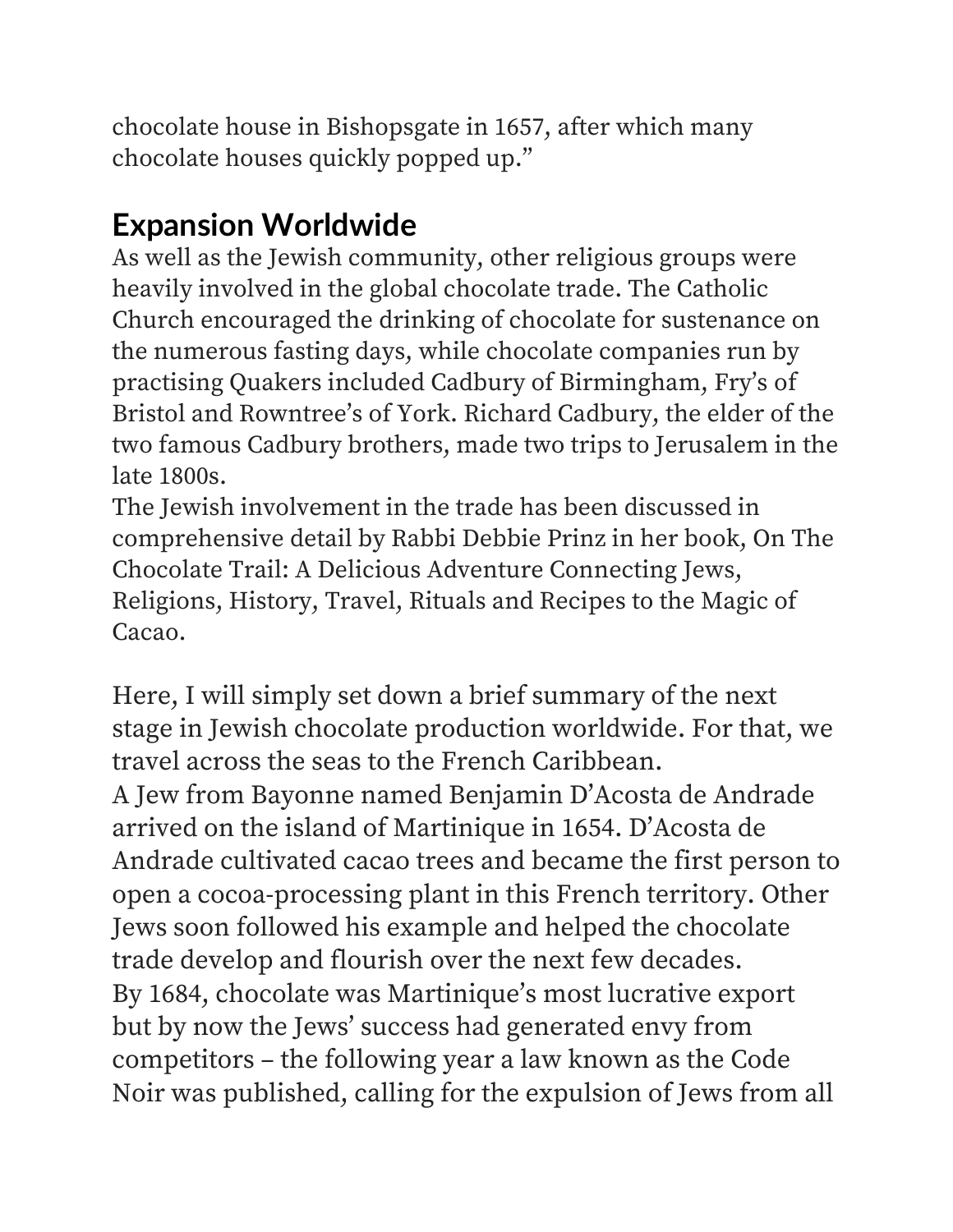French islands. So, again, the Jews were sadly not rewarded but instead forced to flee to new homes.

D'Acosta de Andrade left for the Dutch haven of Cura ao which consequently developed a thriving chocolate industry of its own. Records suggest that at least 200 Jewish cocoa brokers were working in Cura ao in the seventeenth and eighteenth centuries. In Cura ao today, hot chocolate and panlevi sponge cookies are still served at a brit milah, or circumcision. Recipes for both are included in this collection.

#### Americas

When it comes to chocolate's arrival in North America, we can thank the well-respected Sephardi entrepreneur Aaron Lopez. He was one of the wealthiest Spanish Jews to start a successful business in the seaside city of Newport, Rhode Island.

Lopez's parents were members of the converso community in Lisbon, Portugal. After he arrived in Rhode Island in October 1752 he quickly became one of the city's most important merchants. Lopez was involved in many trades – shoes, hats, handkerchiefs, candles, bottles, and more – and he became one of the key people responsible for bringing the chocolate business to America by importing cocoa and producing chocolate.

Other Jewish businessmen also played an important role in the chocolate trade. Celia D. Shapiro, co-author of Chocolate: History, Culture, and Heritage, suggests that Jews who settled in New York were not allowed to work in retail trades but the import business was something they were permitted to do. They had connections with Dutch colonies and cacao was a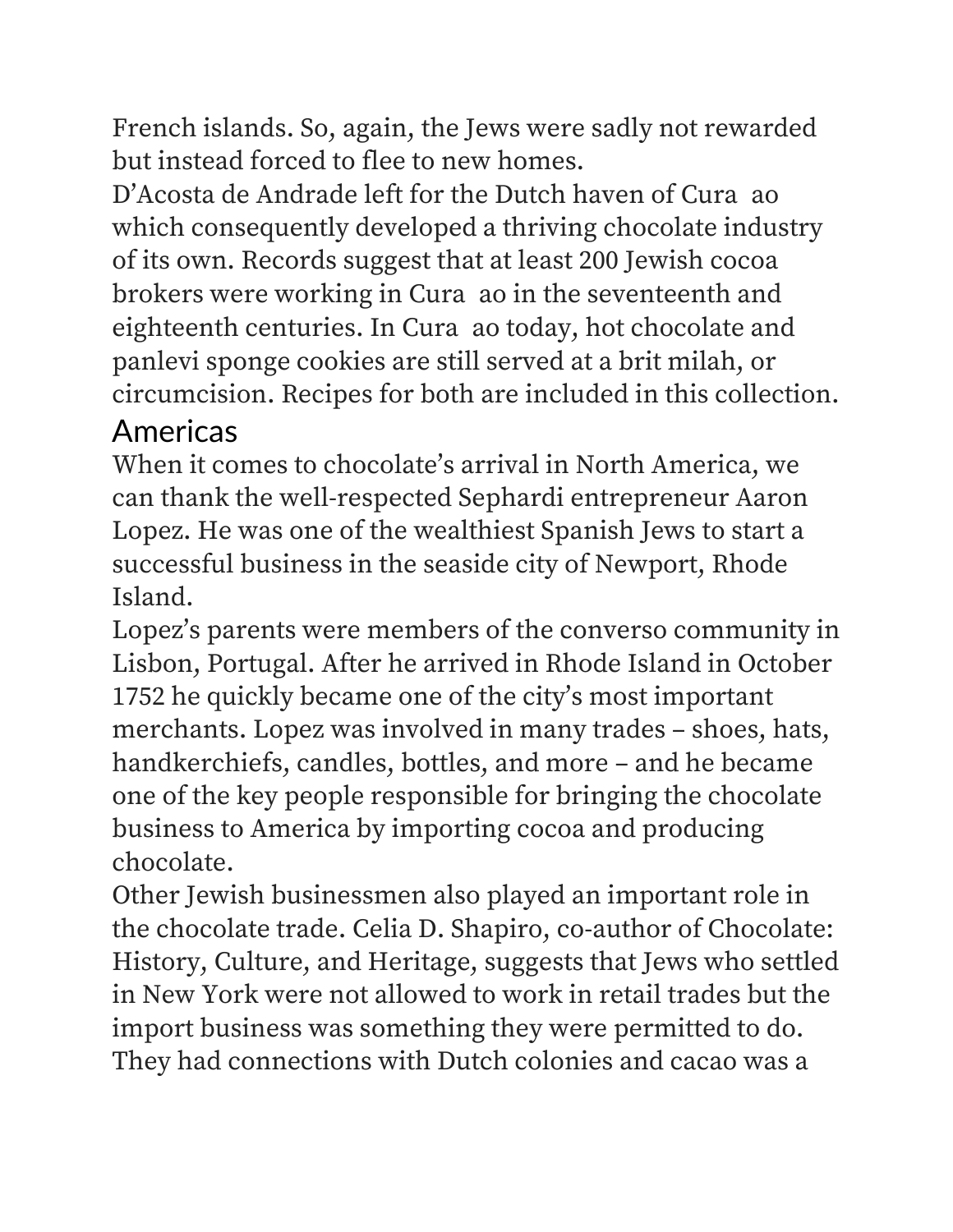profitable, viable commodity to import.

#### Sachertorte

It was around 1850 that a pastry maker really turned the world of chocolate baking on its head, inventing something that is still popular today – the world-famous chocolate cake known as the Sachertorte.

In a detailed blog piece Nino Shaye Weiss explains that Franz Sacher was the pastry chef responsible and writes that he was one of a long line of Central European Jewish pastry professionals. Countless other websites include the assertion that Sacher was Jewish. The claim possibly first appeared in Gil Mark's Encyclopaedia of Jewish Food and has been endlessly repeated – but, in fact, although his daughter-inlaw was Jewish, there is no hard evidence that Sacher himself was. Also, contrary to popular belief, the cake was not developed in 1832 and it was not created in Vienna, but in Pressburg (today's Slovak capital Bratislava).

One giveaway is that the 'conching' processes needed to make smooth-melting chocolate for the glossy topping of the cake were only available from the second half of the nineteenth century. Sacher himself insisted in an interview given on the occasion of his ninetieth birthday that he first made Sachertorte around 1850 in Pressburg where he worked for the nobility at the local casino. Nino Weiss's tempting version of the cake is included here.

## Chocolate Gelt

At the top of this introduction, I said that chocolate plays no set key role in any festivals or rituals. While this is true, many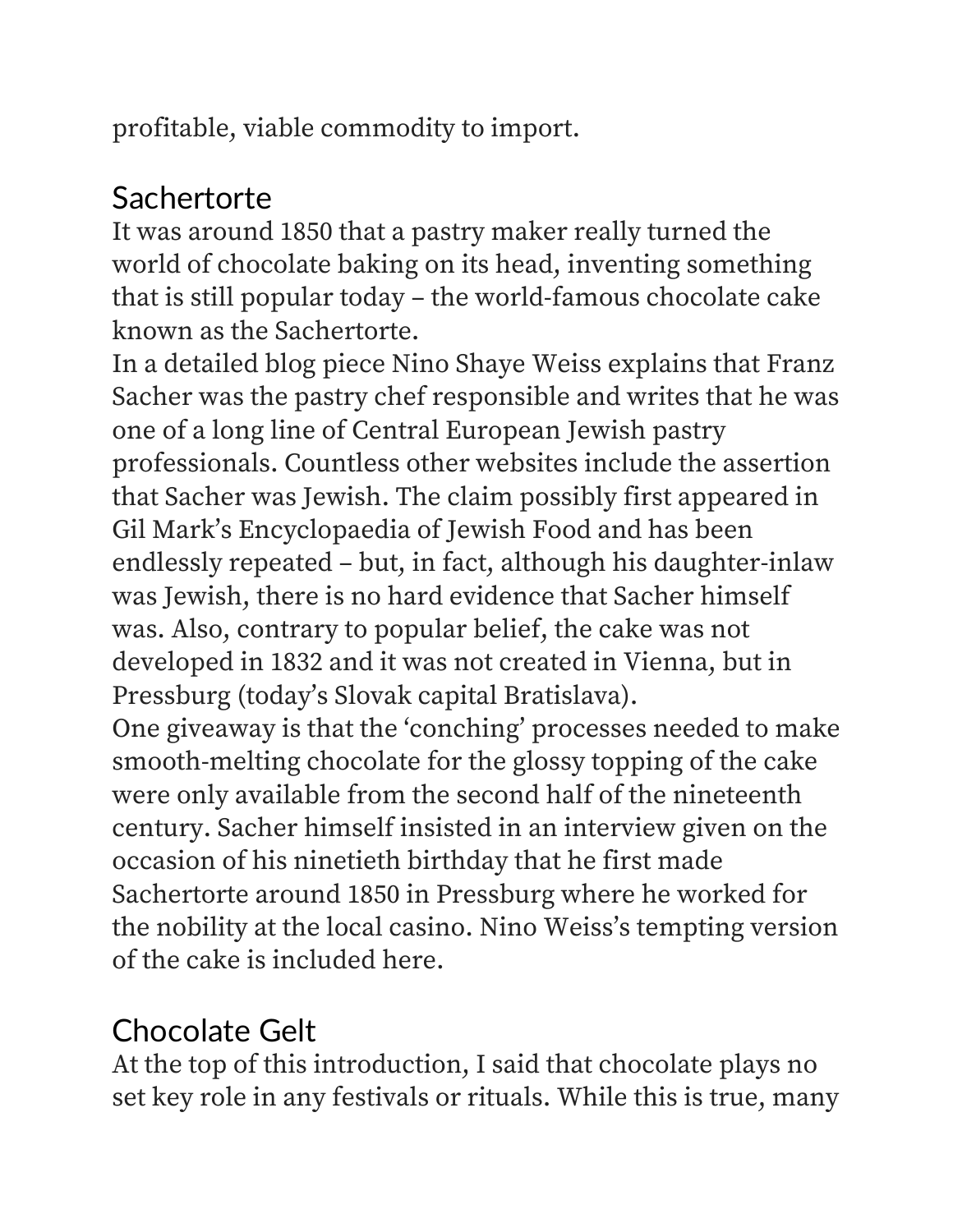families around the world purchase pouches of chocolatewrapped coins as part of their Chanukah celebrations. It's become known as Chanukah chocolate gelt (money in Yiddish). The tradition is believed to have been started in America by the Loft company of New York in the 1920s (when Loft Inc. was perhaps the world's largest confectionery business). It was a development from the idea of minting coins to celebrate the Macabees' military victory, and also the more recent eighteenth-century tradition of giving religious teachers money as a token of gratitude.

# World War II

As the storm clouds of the Second World War gathered in Europe, the rise of the Third Reich prompted a Latvian Jewish chocolate maker, Eliyahu Fromenchenko, to emigrate to pre-state Israel in 1933. He took with him equipment from his former chocolate and sweet factory and founded the iconic Israeli company, Elite, with a factory in Ramat Gan. Elite later became the official supplier of chocolate to the Allied units stationed in Palestine during World War II. The Nazi rule also prompted an Austrian Jewish chocolatier named Stephen Klein to escape to New York in 1939. The following year he founded the successful chocolate company, Barton's Bonbonniere, which is now known as Barton's Candy.

During World War II itself, chocolate had an unexpected role to play with a new Jewish connection. Explosives disguised as expensive chocolate bars were designed by the Third Reich as part of a curious plot to kill Winston Churchill. The Germans planned to smuggle booby-trapped bars into the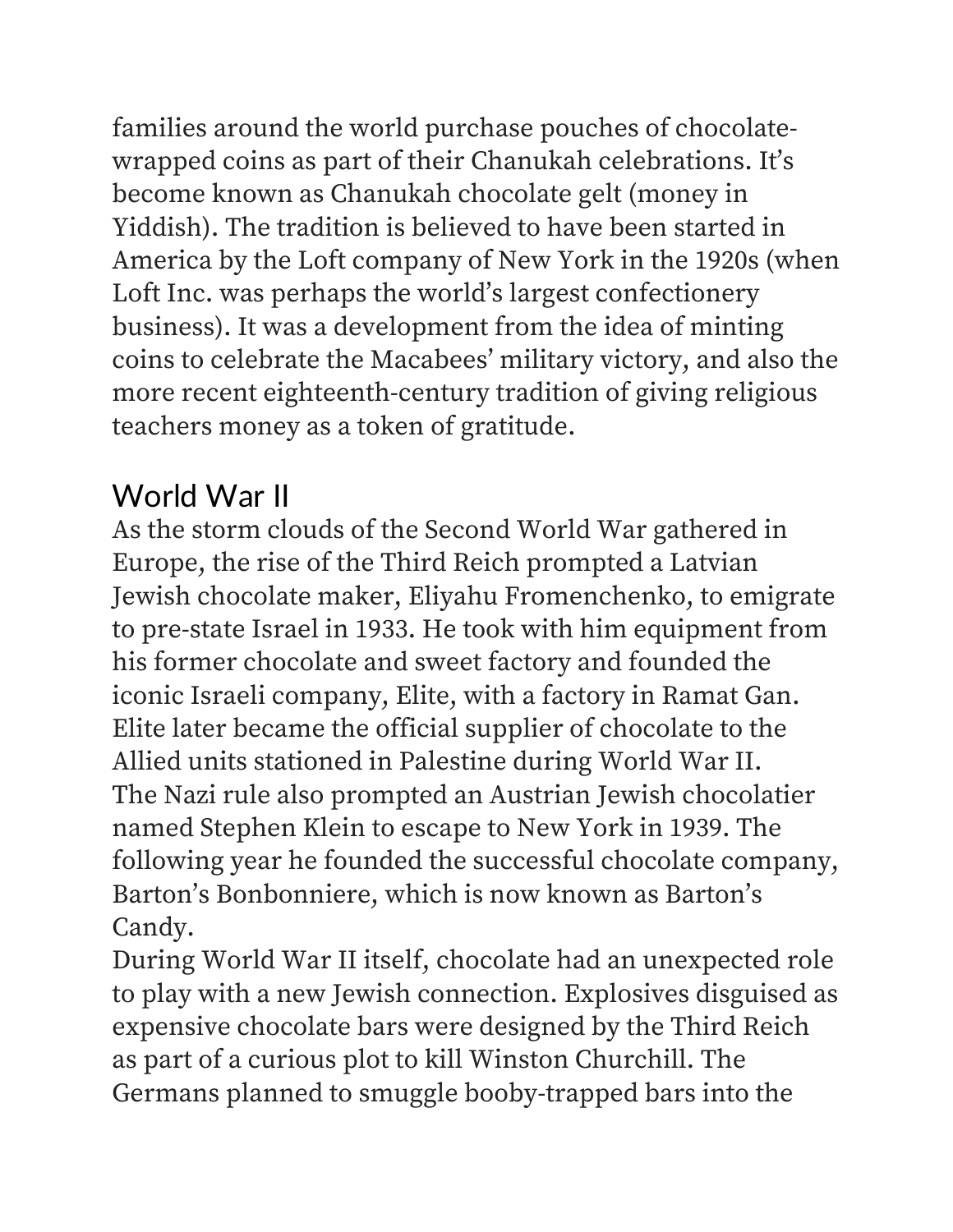Prime Minister's War Cabinet dining room. They intended to use secret agents based in Britain to place the elegantly wrapped 'Peter's Chocolate' bars in the dining room. A few seconds after the chocolate was removed from the packaging, the slab would detonate.

The attempt on Churchill's life was partly foiled by the Jewish scientist Lord Victor Rothschild, who was working for the security services. Rothschild asked an artist named Laurence Fish to draw up posters of the chocolate and warn the public to watch out for the bars.

## Chocolate and Wisdom

Some recent studies have claimed that chocolate helps improve the flow of blood to your brain as well as reducing anxiety levels. According to research published in the New England Journal of Medicine the countries where chocolate consumption is highest even have the most Nobel Prize recipients!

Anyone looking for further evidence of a link between chocolate and genius should look to the collection of New York's Leo Baeck Institute. It includes two porcelain and gold-leaf cups from the 1880s that were used for drinking hot chocolate by Albert Einstein and his sister Maya when they were children. The specially-commissioned cups have photos of the siblings on the side.

And, in one final link to chocolate, Einstein was working as a clerk in the patent office in Berne, Switzerland, when the makers of Toblerone submitted an application for a patent – but it is not known (and seems unlikely) that it was him who